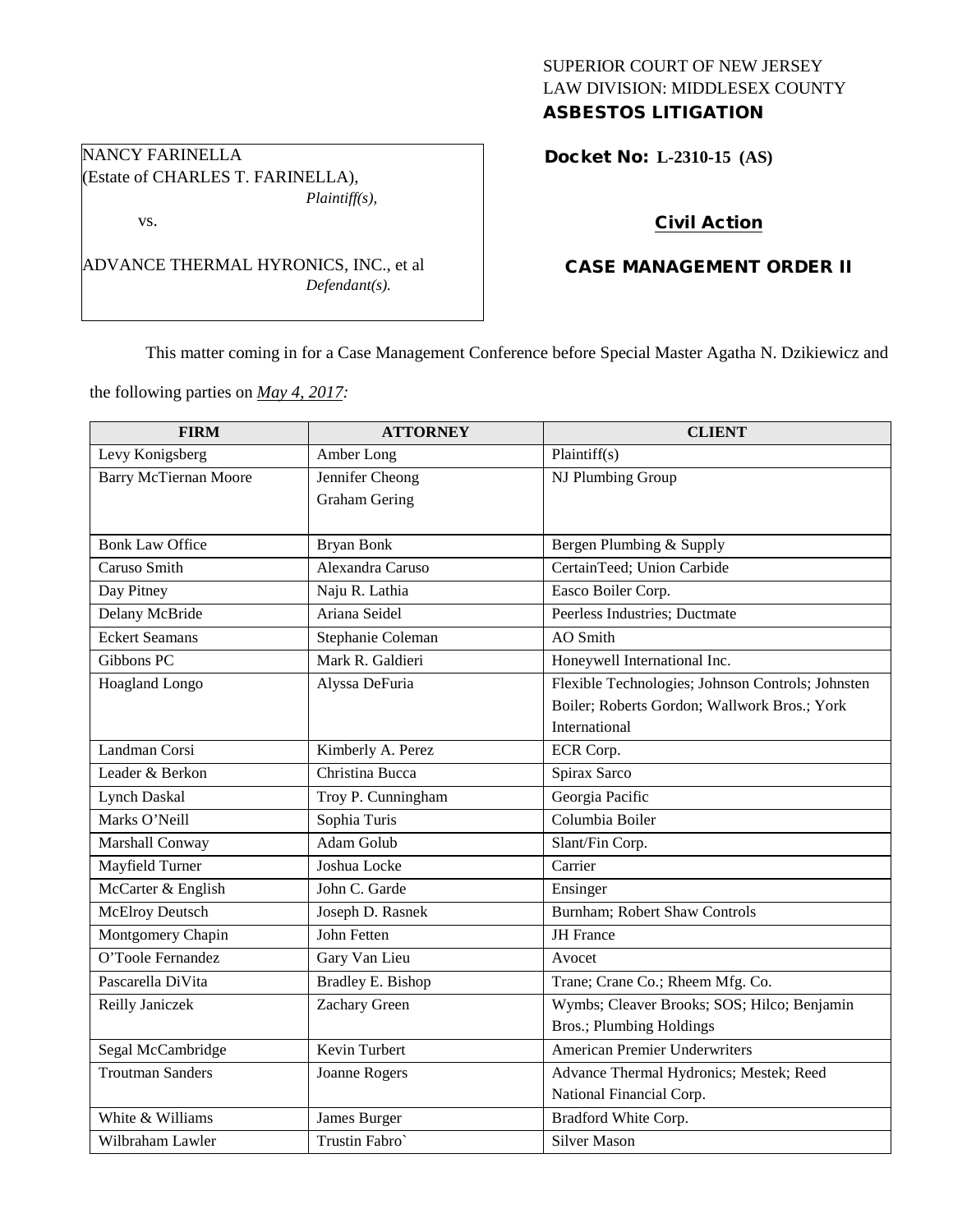IT IS on this **17th** day of **May, 2017**, *effective from the conference date;*

### ORDERED as follows:

Counsel receiving this Order through computerized electronic medium (E-Mail) shall be deemed by the court to have received a copy of the filed original court document. Any document served pursuant to this Order shall be deemed to be served by mail pursuant to *R*.1:5-2.

### **DISCOVERY**

September 8, 2017 Fact discovery, including depositions, shall be completed by this date. Plaintiff's counsel shall contact the Special Master within one week of this deadline if all fact discovery is not completed.

October 6, 2017 Depositions of corporate representatives shall be completed by this date.

#### **EARLY SETTLEMENT**

December 15, 2017 Settlement demands shall be served on all counsel and the Special Master by this date.

### **SUMMARY JUDGMENT MOTION PRACTICE**

| October 20, 2017 | Plaintiff's counsel shall advise, in writing, of intent not to oppose motions by this date. |  |  |  |
|------------------|---------------------------------------------------------------------------------------------|--|--|--|
|------------------|---------------------------------------------------------------------------------------------|--|--|--|

- November 3, 2017 Summary judgment motions shall be filed no later than this date.
- December 1, 2017 Last return date for summary judgment motions.

### **MEDICAL DEFENSE**

- September 29, 2017 Plaintiff shall serve medical expert reports by this date.
- September 29, 2017 Upon request by defense counsel, plaintiff is to arrange for the transfer of pathology specimens and x-rays, if any, by this date.
- April 6, 2018 Defendants shall identify its medical experts and serve medical reports, if any, by this date. **In addition, defendants shall notify plaintiff's counsel (as well as all counsel of record) of a joinder in an expert medical defense by this date.**

### **LIABILITY EXPERT REPORTS**

January 19, 2018 Plaintiff shall identify its liability experts and serve liability expert reports or a certified expert statement by this date or waive any opportunity to rely on liability expert testimony.

April 6, 2018 Defendants shall identify its liability experts and serve liability expert reports, if any, by this date or waive any opportunity to rely on liability expert testimony.

#### **ECONOMIST EXPERT REPORTS**

January 19, 2018 Plaintiff shall identify its expert economists and serve expert economist report(s), if any, by this date or waive any opportunity to rely on economic expert testimony.

\_\_\_\_\_\_\_\_\_\_\_\_\_\_\_\_\_\_\_\_\_\_\_\_\_\_\_\_\_\_\_\_\_\_\_\_\_\_\_\_\_\_\_\_\_\_\_\_\_\_\_\_\_\_\_\_\_\_\_\_\_\_\_\_\_\_\_\_\_\_\_\_\_\_\_\_\_\_\_\_\_\_\_\_\_\_\_\_\_\_\_\_\_\_\_\_\_\_\_\_\_\_\_\_\_\_\_\_\_\_